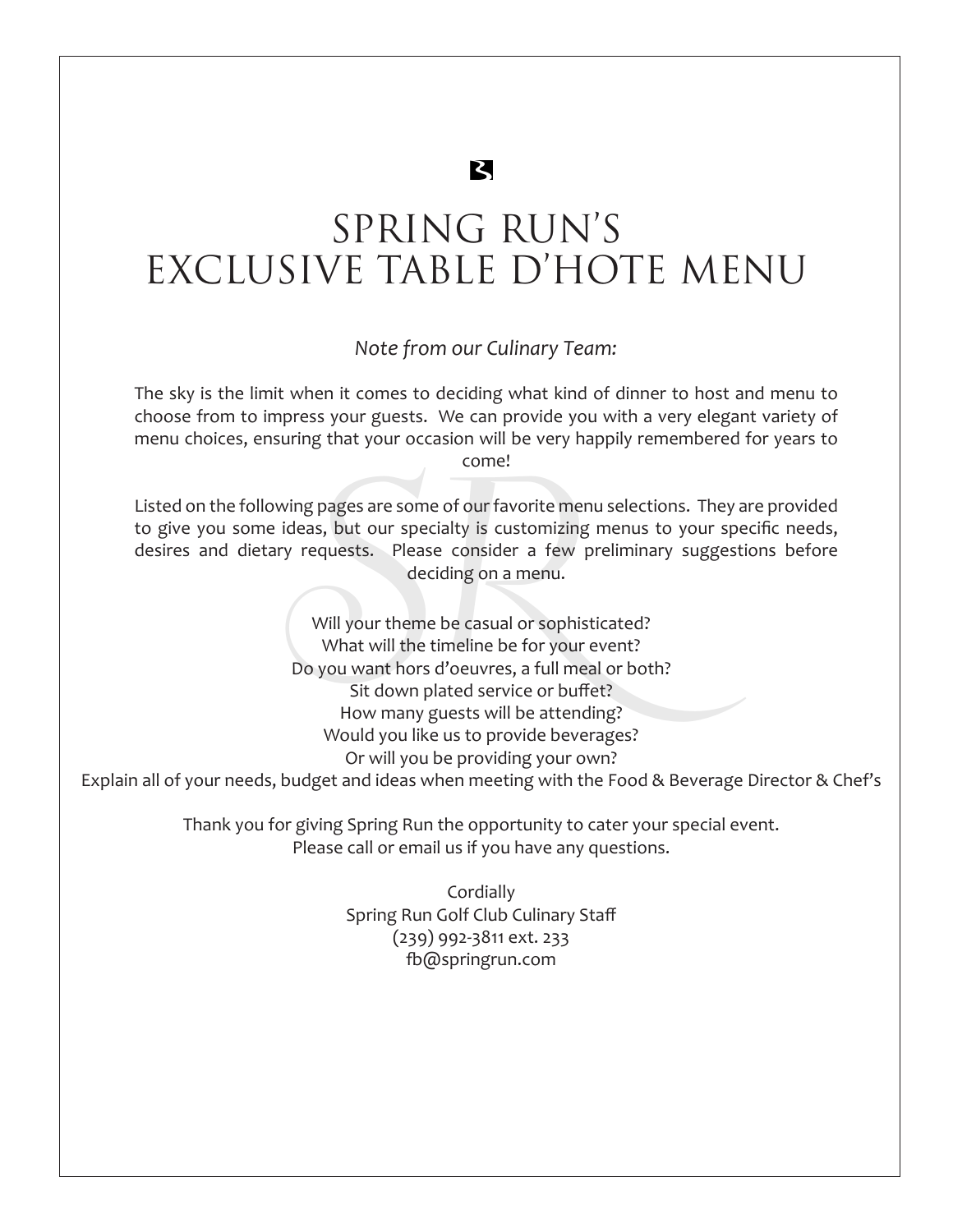#### **PACKAGE PRICING OPTIONS & FEES**

*All pricing is subject to sales taxes of 6% Prices are per person and do not include gratuity for Chef's & Servers*

#### **Platinum Package: \$79**

*Serves a minimum of 4 guests & a maximum of 10 guests*

Served with Gourmet Breads & Butter Choice of 4 Appetizers 1 starter option (salad or soup) 2 protein options 1 dessert option

#### **Gold Package: \$69**

*Serves a minimum of 4 guests & a maximum of 10 guests*

Served with Gourmet Breads &<br>
Choice of 3 Appetizers<br>
1 starter option (salad or so<br>
2 protein options (chicken & p<br>
1 dessert option<br>
Silver Package: \$59<br>
Serves a minimum of 4 guests & a maxin<br>
Served with Gourmet Breads Served with Gourmet Breads & Butter Choice of 3 Appetizers 1 starter option (salad or soup) 2 protein options (chicken & pork only) 1 dessert option

#### **Silver Package: \$59**

*Serves a minimum of 4 guests & a maximum of 10 guests*

Served with Gourmet Breads & Butter Choice of 2 Appetizers 1 starter option (salad or soup) 1 protein options 1 dessert option

#### **Bronze Package: \$49**

*Serves a minimum of 4 guests & a maximum of 10 guests*

Served with Gourmet Breads & Butter Choice of 1 Appetizer 1 starter option (salad or soup) 1 protein options 1 dessert option

*\*Enhance your evening with wine pairings for each plated course. Please ask the F&B Director about this option as well as the cost for each course.\**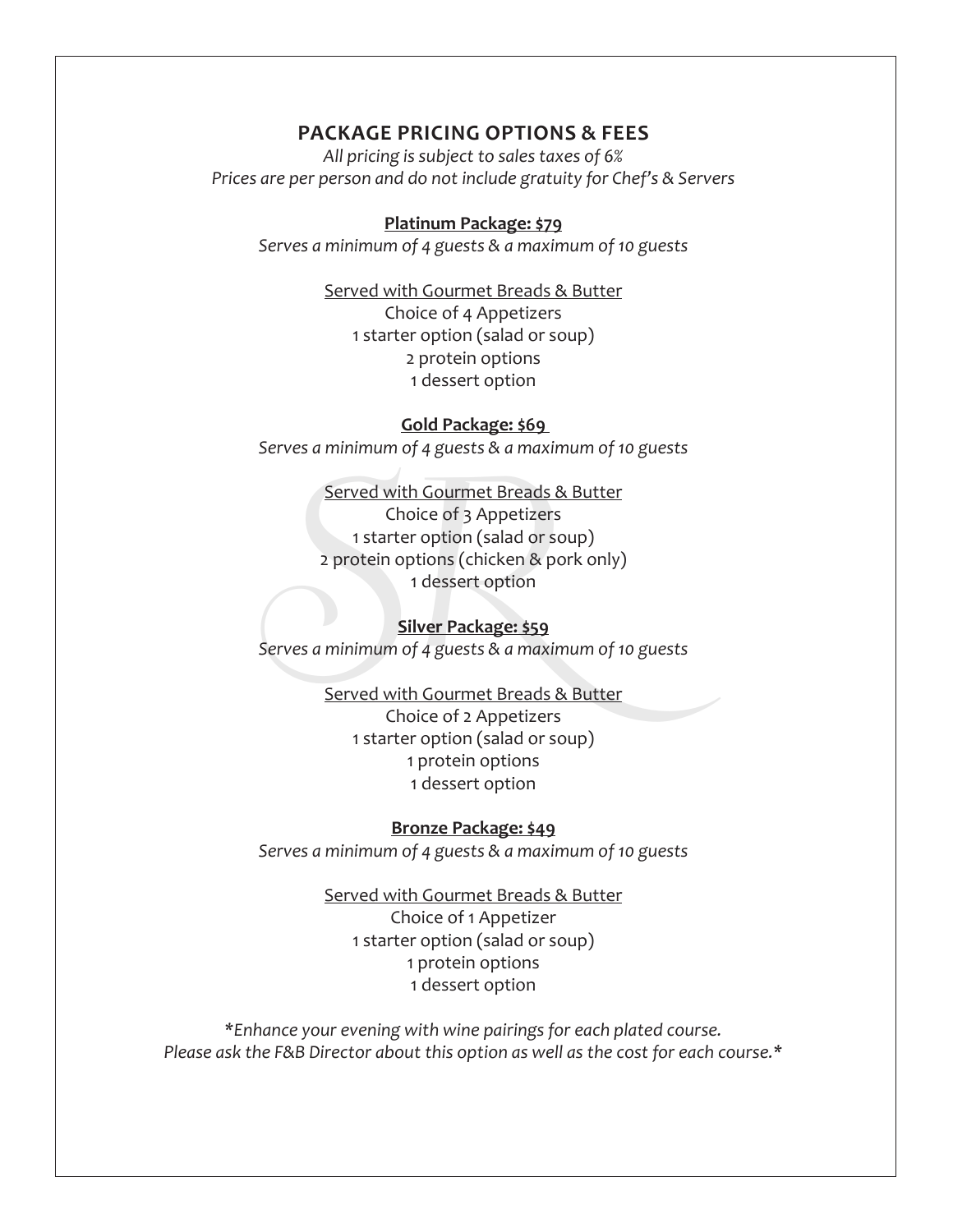## **PERSONAL TOUCH CATERING ENHANCEMENTS**

Private Dinners are applicable 12 months out of the year excluding Wednesdays, Thursday & Fridays (January – April) or during major club event days. Dates also have to be approved by the F&B Director & Executive Chef.

#### **CHEF**

- \$250 Flat Fee for the Chef that works the private dinner
- Includes menu consultation and tasting for up to 2 people
- Additional fee applies for additional tasting guests
- Personal menus provided for each place setting
- \$100 additional fee for each additional chef

#### **SERVER**

- each server that works your dinner<br>
ing for cocktail hour<br>
le setting<br>
:<br>
ing each course<br>
and kitchen area<br>
ash when they leave<br>
and glassware upon request<br>
pply for tables, chairs and linens • \$150 Flat Fee per each server that works your dinner
- Includes bartending for cocktail hour
- Silver service table setting
- Beverage service
- Serving and clearing each course
- Cleaning dishes and kitchen area
- Taking out the trash when they leave
- China, flatware, and glassware upon request
- Additional fees apply for tables, chairs and linens
- Wine can be provided at an additional cost, please speak with the F&B Director regarding beverages.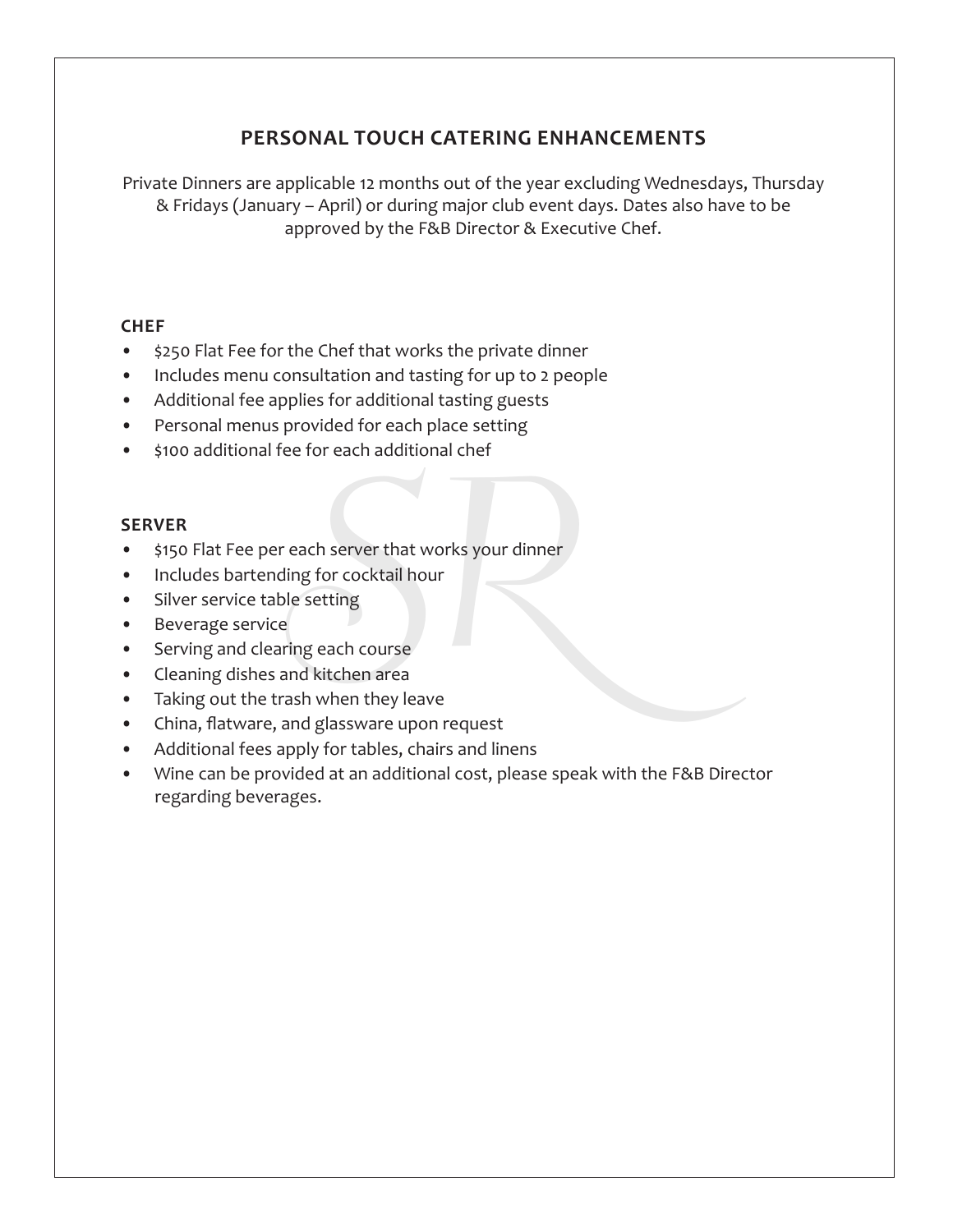## **APPETIZER & SALAD OPTIONS**

- **• APPETIZER OPTIONS**
- Baked scallop in-shell Nantucket style, lemon-butter sauce topped with ritz cracker crumb
- Beef Carpaccio-thin slices of beef tenderloin served with Dijon and gherkin pickles
- Seared ahi tuna sesame style
- Crab croquettes with spicy aioli
- Prosciutto wrapped asparagus with boursin cheese
- Deviled eggs with crab
- Filet bites with gorgonzola cream and pistachio dust
- Avocado and shrimp spring roll made with rice paper
- Artichoke heart mouse in filo cups

### **SALAD OPTIONS**

- Grilled gem with baby heirloom tomato and white balsamic vinaigrette
- I baby heirloom tomato and white bals<br>
vine tomato and house made mozzare<br>
vinegar<br>
simaine wedge with shaved parmesan,<br>
Crispy iceberg served with bacon, ton<br>
Fresh spring mix with wrapped cucum<br>
ugula with feta and grape • Caprese - fresh vine tomato and house made mozzarella with torn basil, extra virgin olive oil and balsamic vinegar
- Caesar salad: Romaine wedge with shaved parmesan, crouton and anchovies
- Iceberg wedge Crispy iceberg served with bacon, tomato and cucumber
- Spring run mix Fresh spring mix with wrapped cucumber baby heirloom tomato and carrot
- Romaine and arugula with feta and grapes
- Cantaloupe and mozzarella with bib lettuce
- Smoked salmon and baby watercress served with fresh mango
- Heirloom tomato and cucumber served with burrata cheese
- Chicken salad on a bed of carrot and zucchini ribbons

#### **SOUP OPTIONS**

- NE Clam Chowder
- Manhattan Clam Chowder
- Italian Wedding Soup
- Shrimp Bisque
- Butternut Squash Bisque
- Yellow or Red Tomato Bisque
- Lobster Bisque
- Seafood Consume

*\*Additional Soups & Salads available upon request\**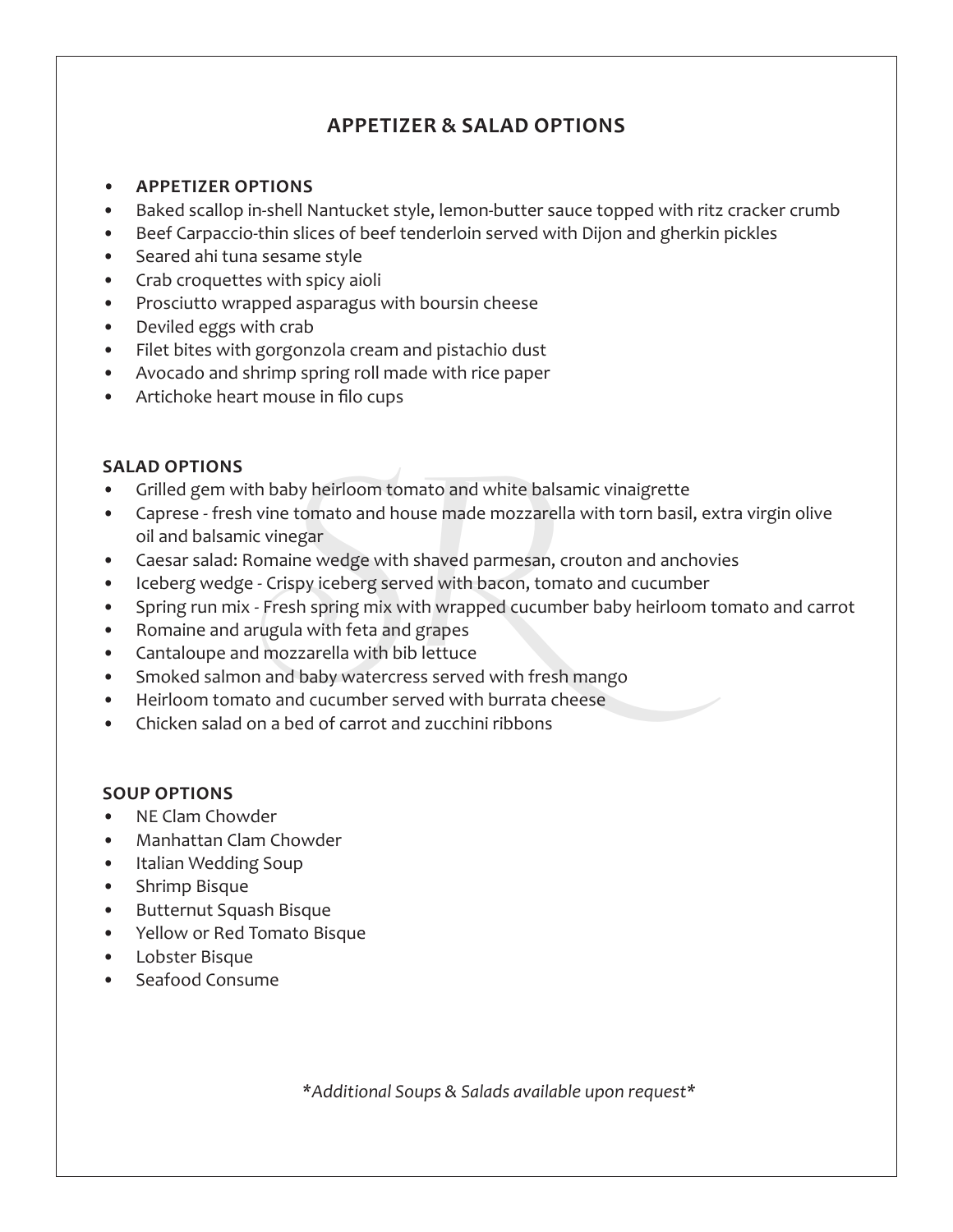## **PROTEIN/STARCH & VEGETABLE OPTIONS**

#### **CHICKEN:**

- Joyce farm bone in breast seared and served with a Dijon morel mushroom cream sauce paired with a parsnip and chive puree and shallot glazed carrots
- Pan roasted chicken with a wild mushroom marsala sauce served with yukon mashed potatoes and honey glazed baby carrots
- Coq au vin-very traditional red wine braised chicken leg quarter with button mushrooms and pearl onion server, with butter whipped potato and green bean provincial

#### **PORK:**

- Grilled tenderloin served with a red grape demi and paired with Yukon smashed potato and grilled lemon marinated asparagus
- Peppercorn pork medallions with a stone ground mustard sauce served with Vermont cheddar au gratin potatoes and roasted broccolini
- Bone in smoked pork chop (12oz) with a lingonberry compote and herb roasted red potato

## **SEAFOOD:**

- *SRIFT SERVED WIRT aTCD grape definiting*<br>Jed lemon marinated asparagus<br>ork medallions with a stone ground mudar au gratin potatoes and roasted bro<br>d pork chop (12oz) with a lingonberry<br>Dacques-scallop and lobster in a mus • Coquilles Saint Jacques-scallop and lobster in a mushroom cream sauce served in cast iron with boursin whipped potato and savoy cabbage and bacon
- Butter roasted chilean sea bass with a lemon beurre Blanc served with jasmine rice and julienne vegetable medley
- Lobster stuffed shrimp paired with zucchini noodles and fingerling potatoes

#### **BEEF:**

- Seared filet served with a red wine demi and confit mushroom hash and served on a parmesan polenta cake with pine nut green beans
- Freshly sliced prime rib roast served with confit potatoes & sautéed asparagus
- Grilled rib eye topped with a chunky tomato remoulade and maitre d butter served with herb roasted baby yukon potato

*\*Proteins, vegetable & starch combinations can be switched per your specific tastes\* \*We can also create your perfect combination with items that are not listed above\**